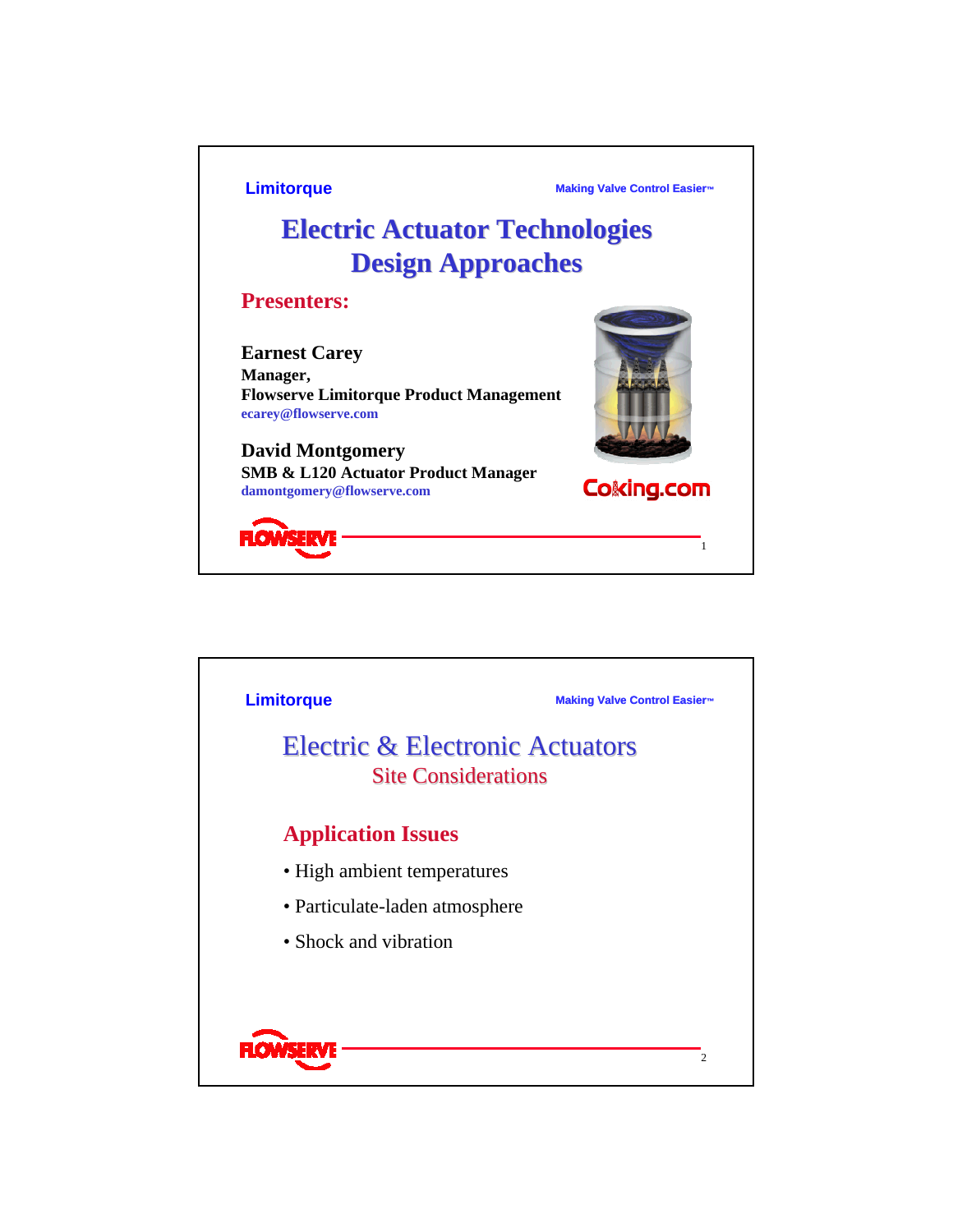

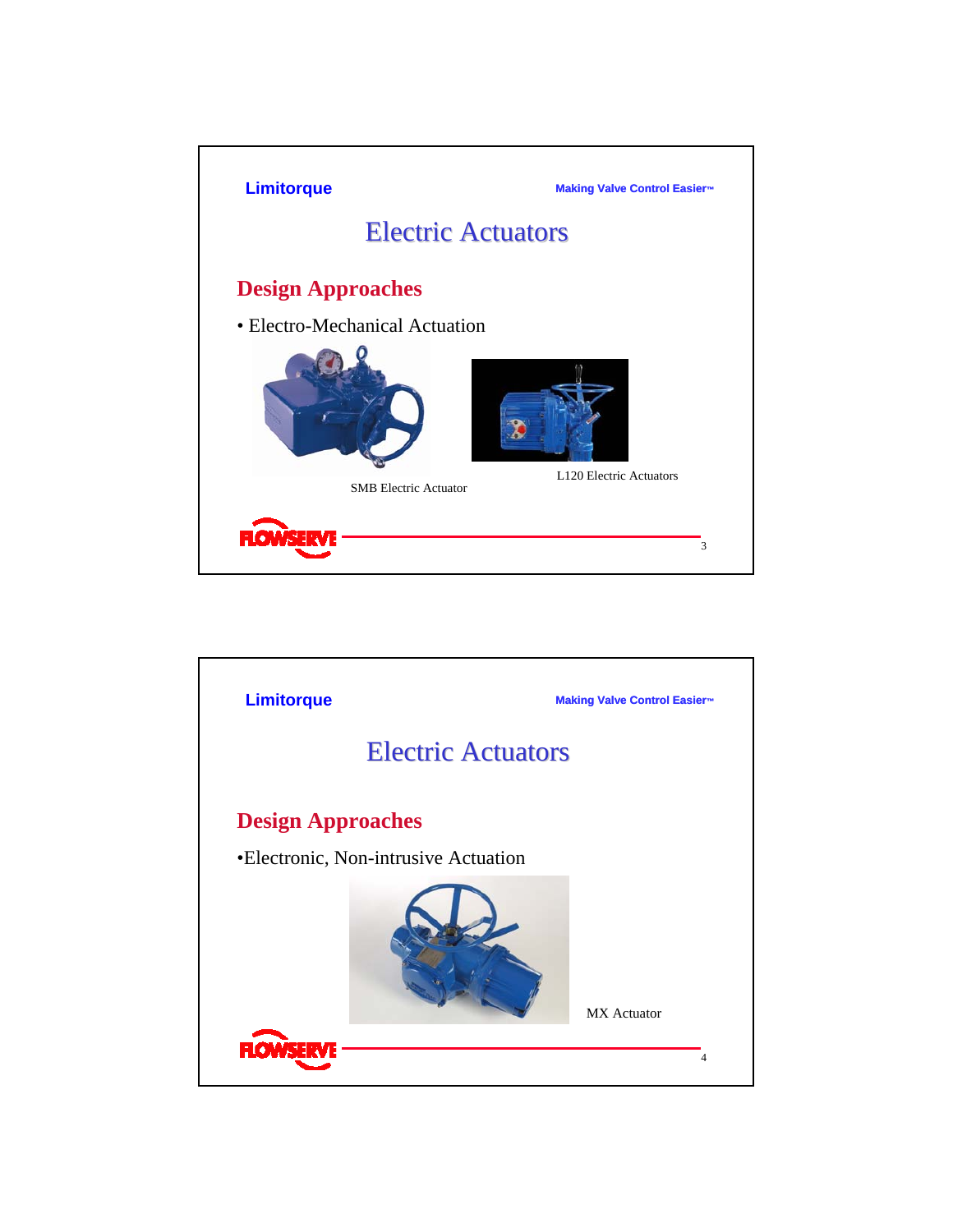

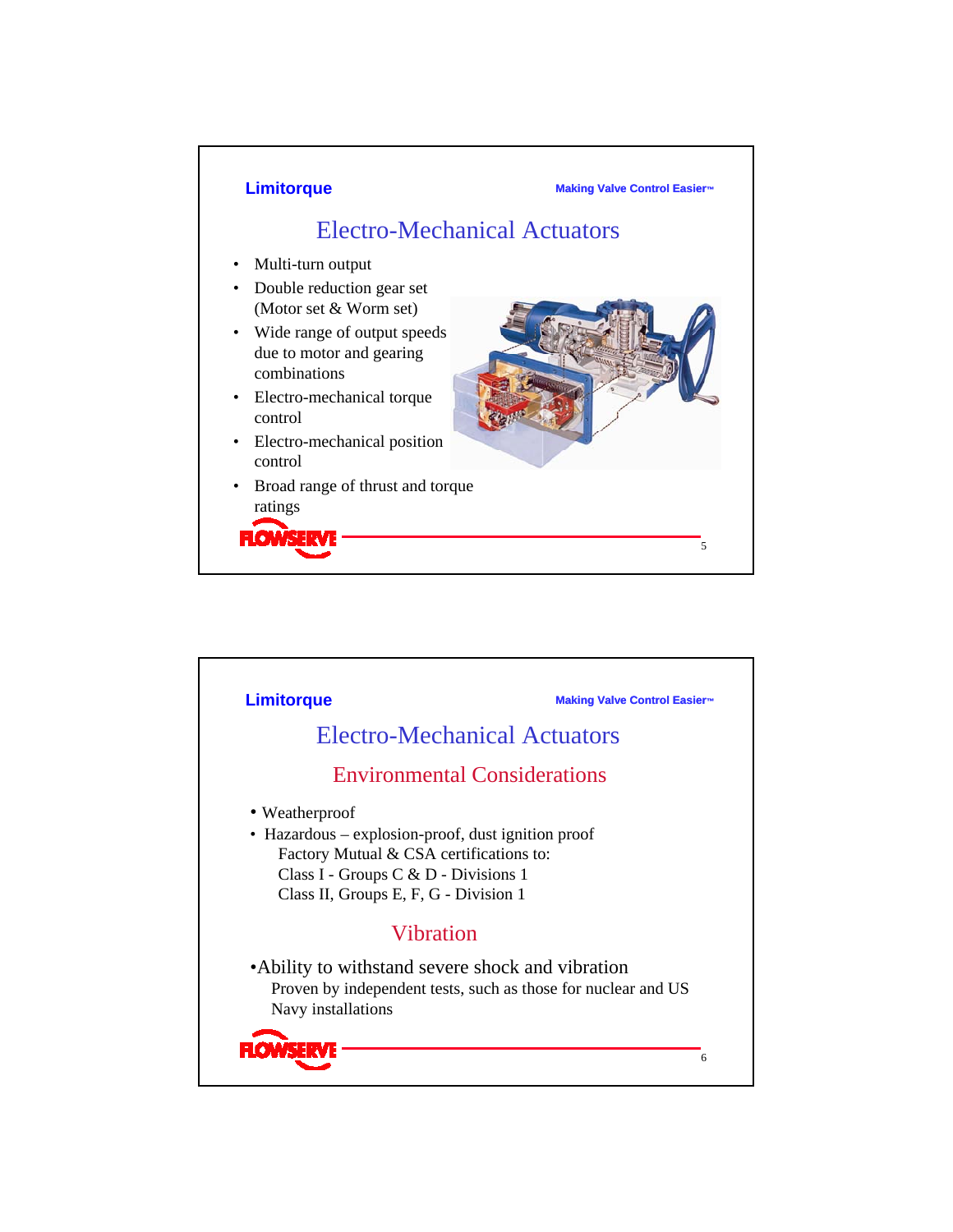

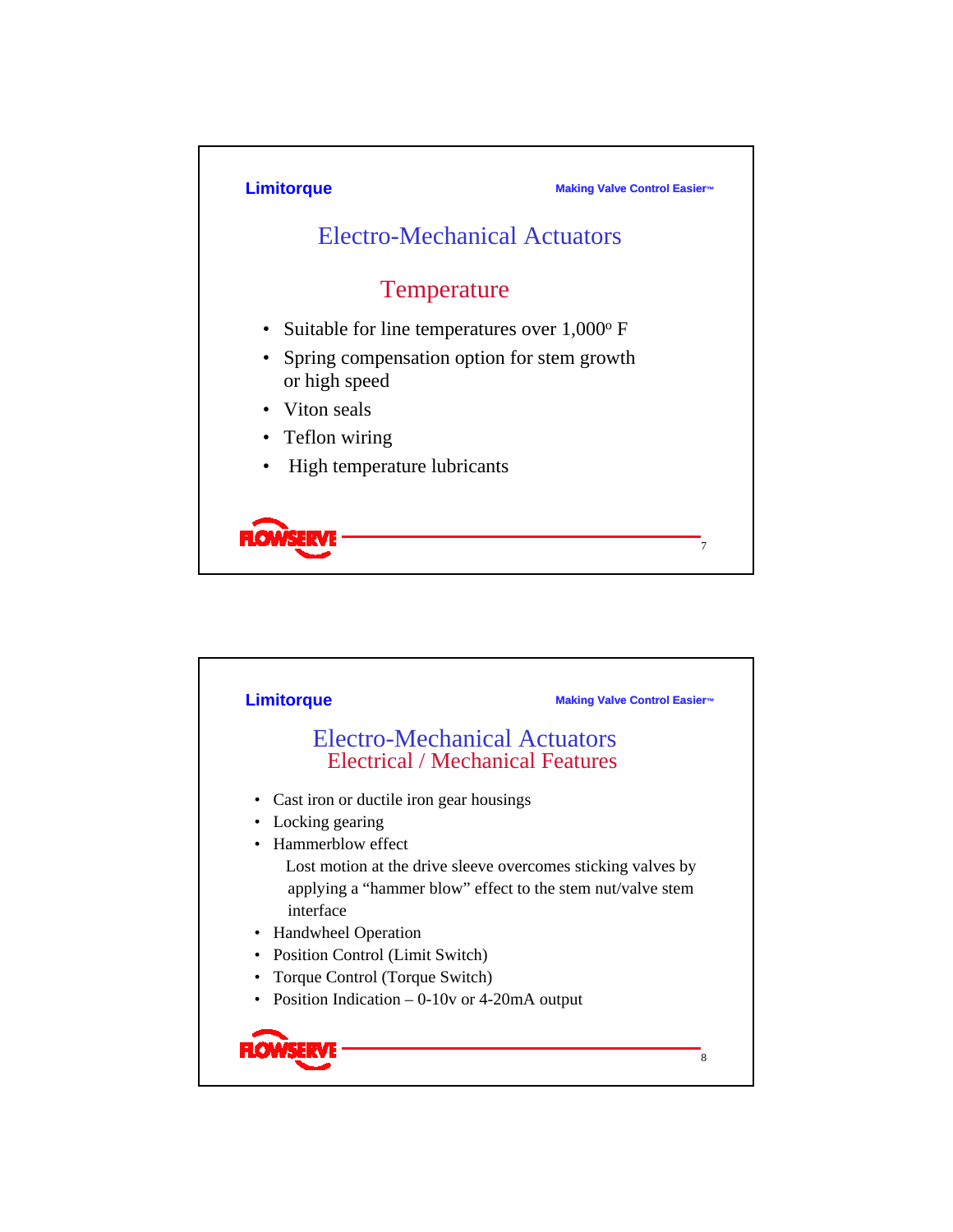

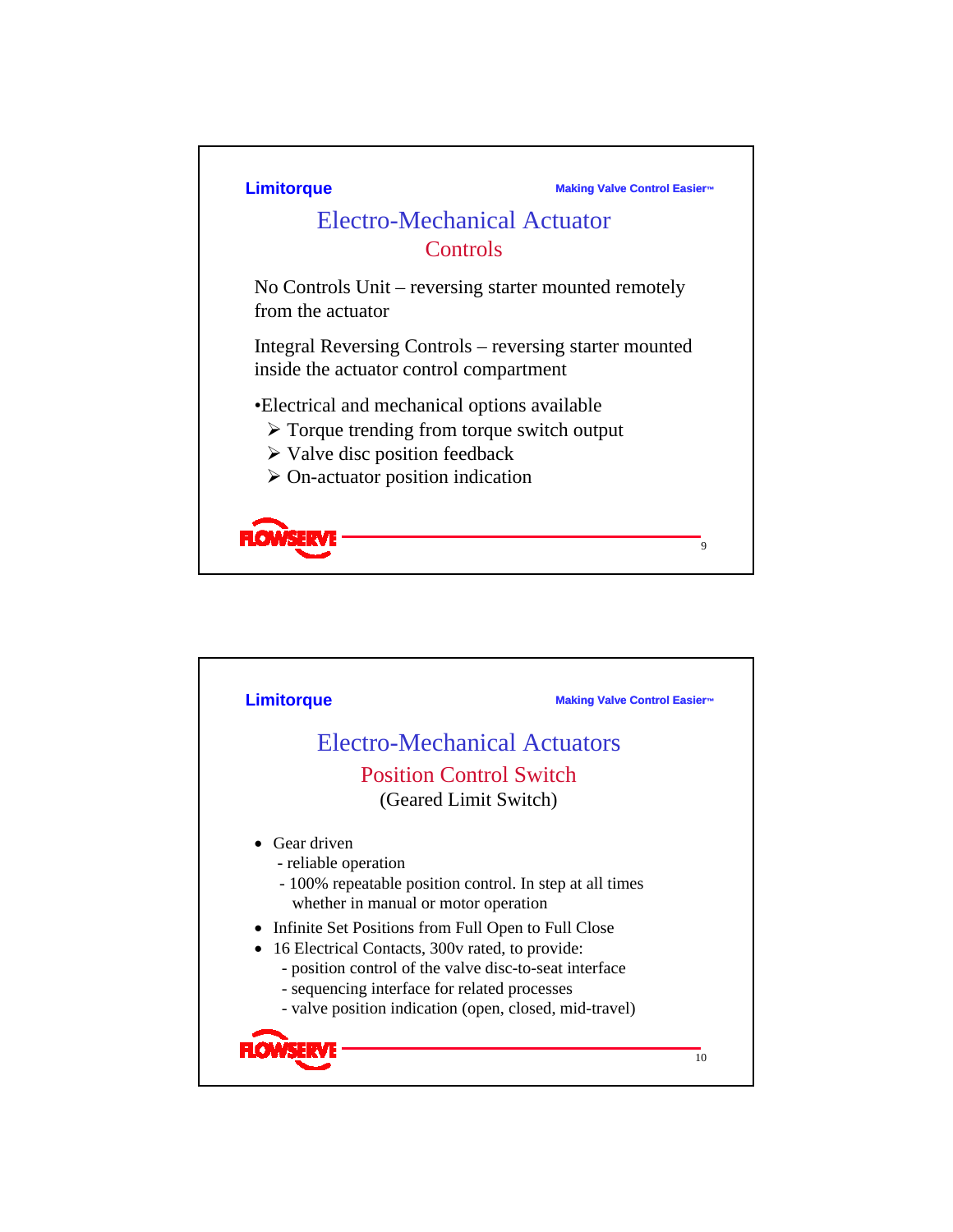

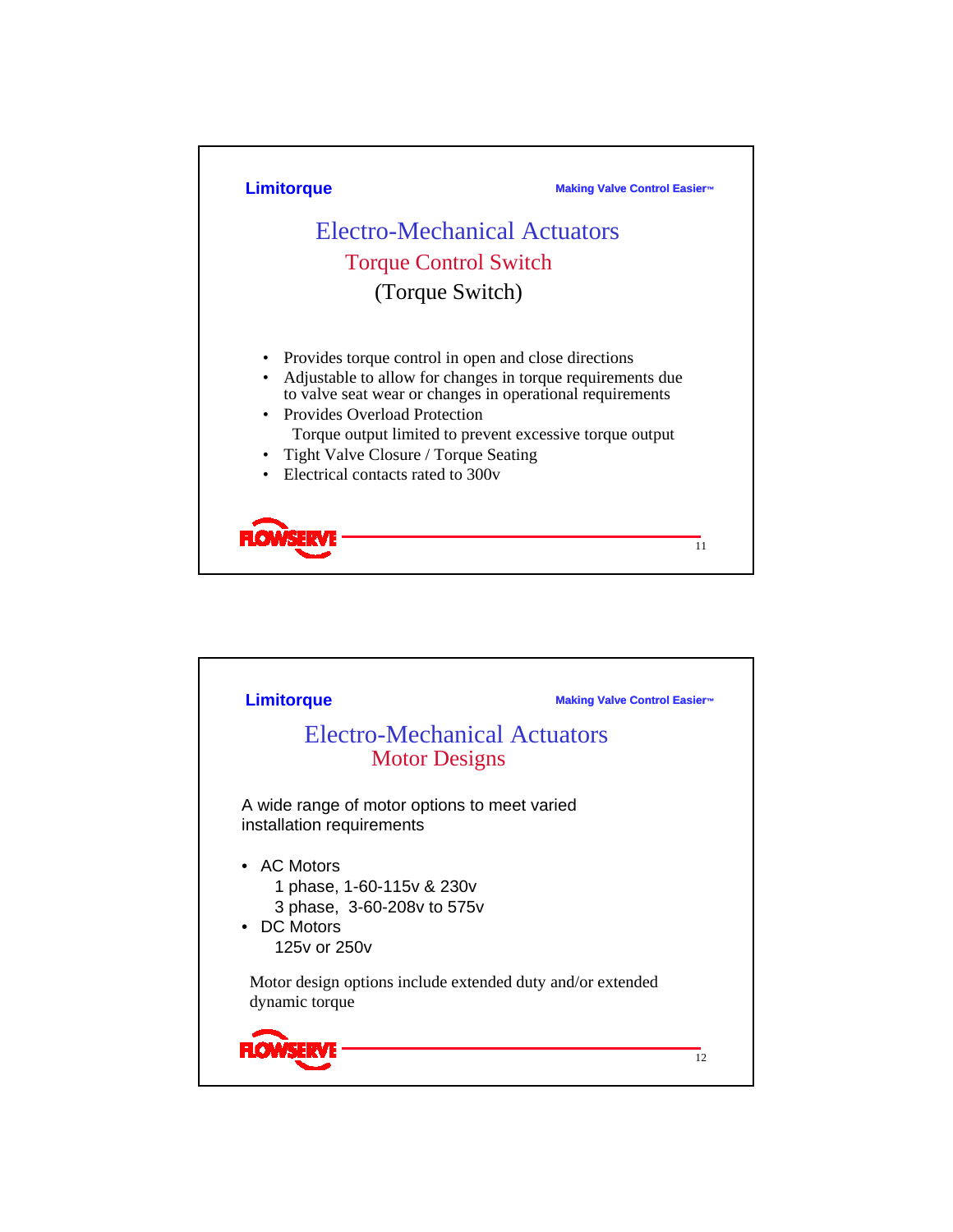

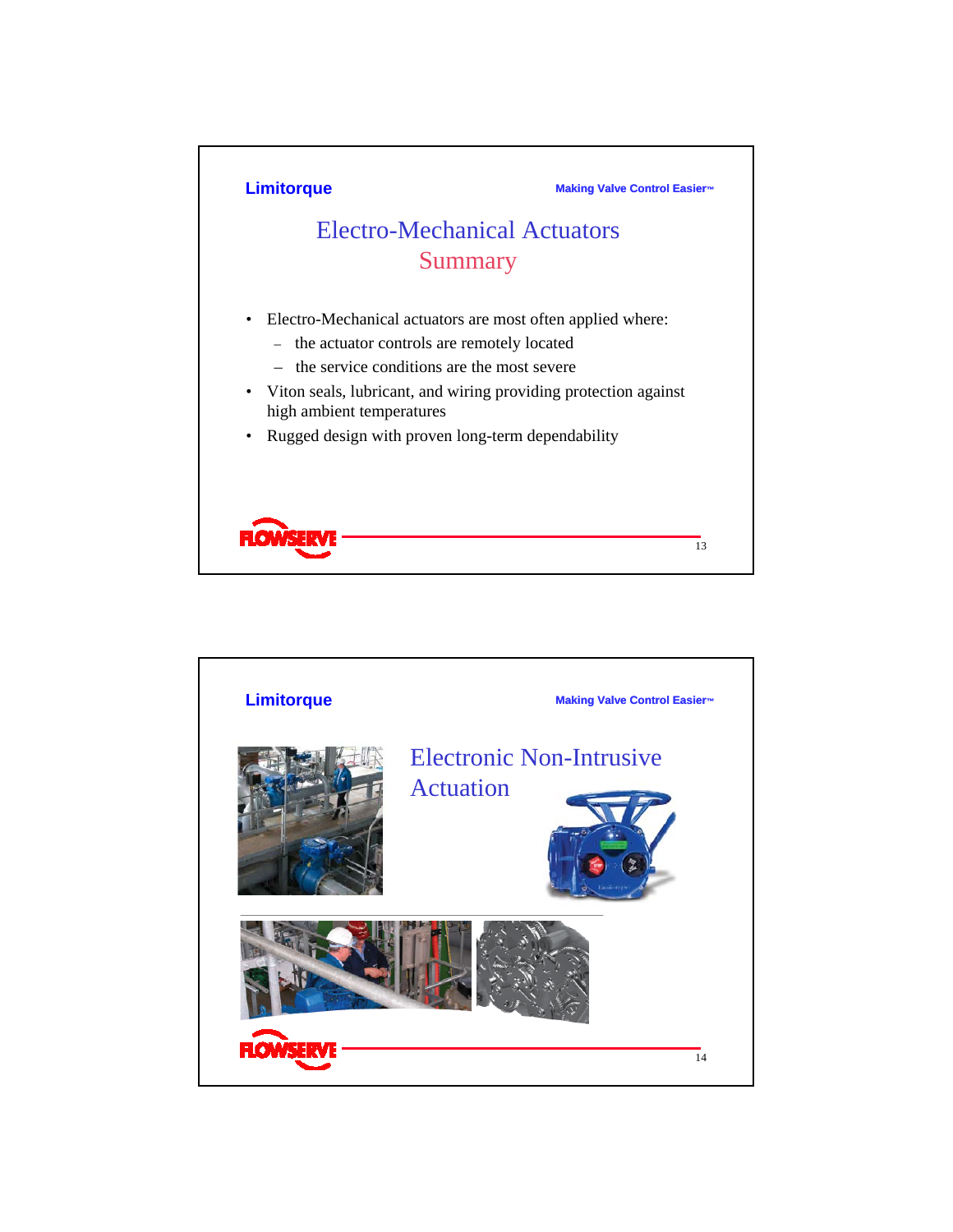

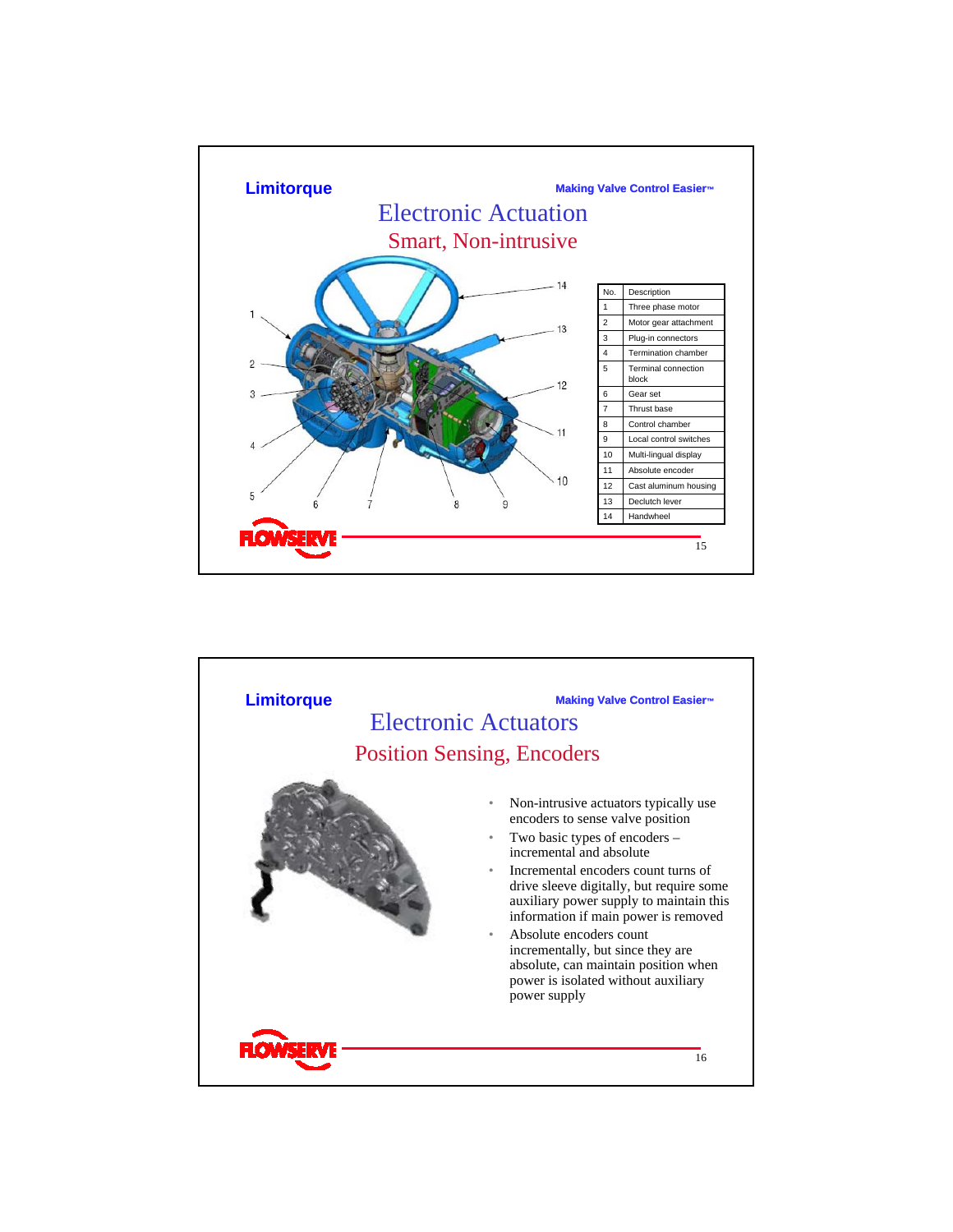**Limitorque Making Valve Control Easier™**

## Electronic Actuators<br>Torque Sensing Torque Sensing

 $MX$  Torque sensing is electronic technology...

A microprocessor calculates output torque from motor speed, and voltage and temperature fluctuations. *The advantage is there are no moving parts that are subject to environmental conditions.* A microprocessor calculates output torque from motor speed, and voltage and *temperature fluctuations*. The *advantage is there are no moving parts that are subject to environmental conditions.*

Torque limit may be set from 40–100% of rating in 1% increments. Torque limit may be set from 40–100% of rating in 1% increments.

A boost circuit is included to prevent torque trip during initial valve unseating and in cold climates. A boost circuit is included to prevent torque trip during

This torque boost feature can also be User configured to supply the maximum amount of torque the unit is capable of producing for aging or severe service valves. initial valve unseating and in cold climates.<br>This torque boost feature can also be User configured to<br>supply the maximum amount of torque the unit is<br>capable of producing for aging or severe service valves.<br>A "Jammed Valv



A "Jammed Valve Protection" feature, with automatic retry sequence, is included to de-energize the motor if the output torque requirement exceeds boost torque. output requirement exceeds boost torque.



|                                    | <b>Making Valve Control Easier™</b> |                                                                                   |
|------------------------------------|-------------------------------------|-----------------------------------------------------------------------------------|
|                                    |                                     |                                                                                   |
| <b>Vibration and Seismic Tests</b> |                                     |                                                                                   |
| <b>Test Levels</b>                 | <b>MX</b>                           |                                                                                   |
|                                    | IEC68-2-6;                          |                                                                                   |
|                                    | 5-200-5 HZ                          |                                                                                   |
|                                    | sweeps @                            |                                                                                   |
|                                    | 0.75g in 3                          |                                                                                   |
|                                    |                                     |                                                                                   |
|                                    | $2 Hz \omega$                       |                                                                                   |
| <b>Vibration Levels</b>            | $1.0g$ in 3                         |                                                                                   |
|                                    |                                     |                                                                                   |
|                                    |                                     |                                                                                   |
| Seismic Levels                     |                                     |                                                                                   |
|                                    | <b>ASTM</b>                         |                                                                                   |
|                                    | D3332-88,                           |                                                                                   |
| Drop Test                          | method A                            |                                                                                   |
|                                    |                                     | <b>Electronic Actuators</b><br>axes; 2-35-<br>5.0g from<br>3.5-35 HZ<br>in 3 axes |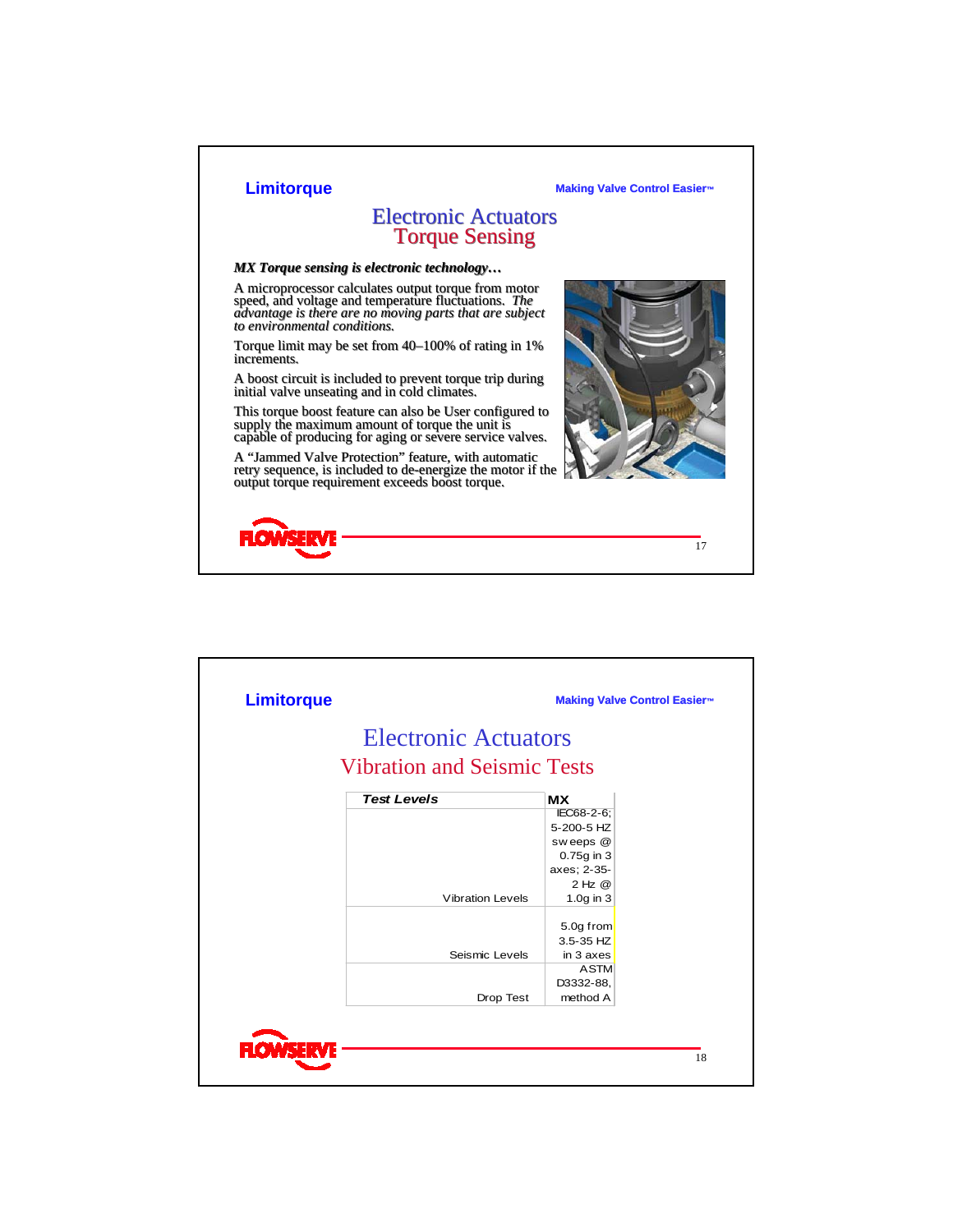

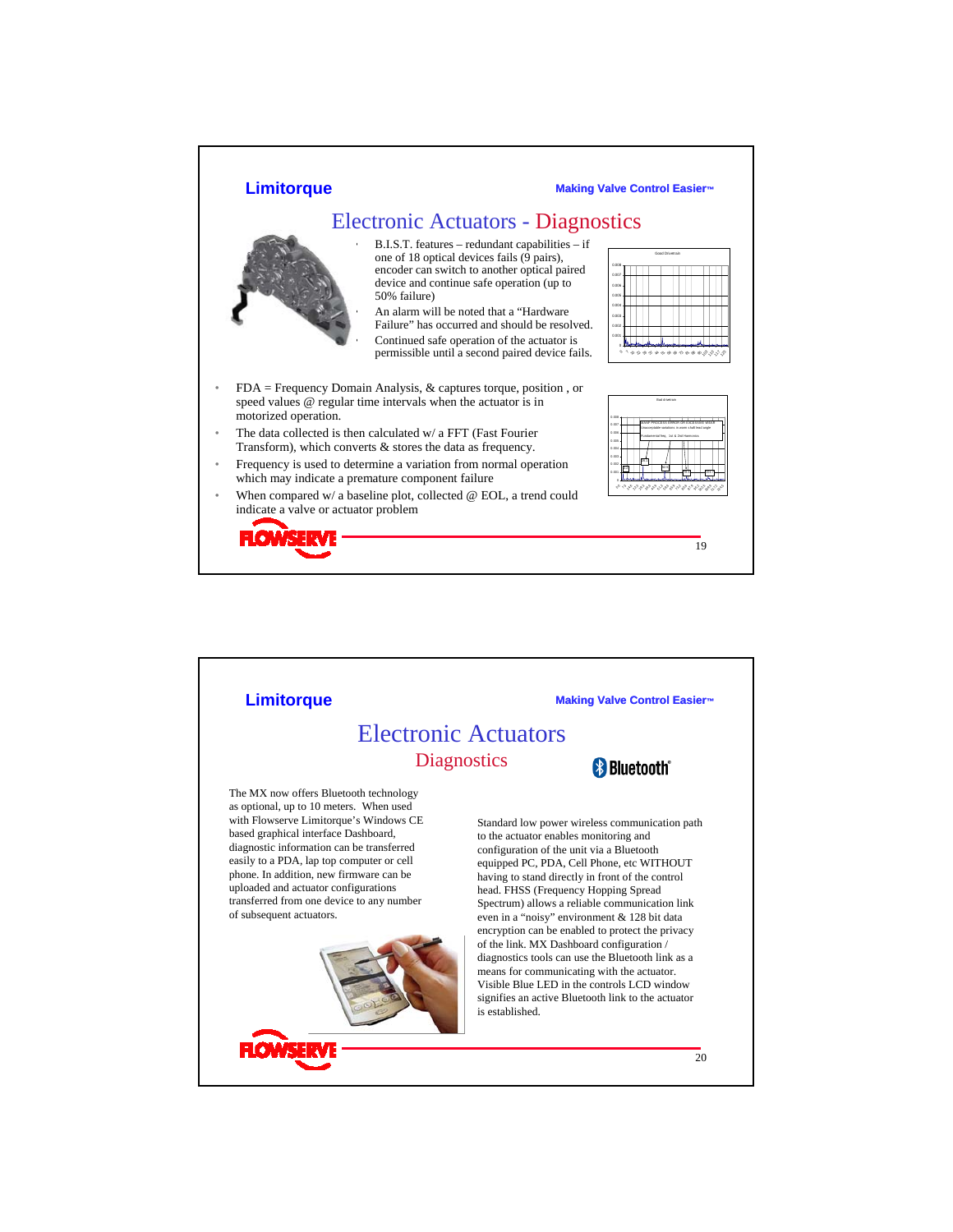

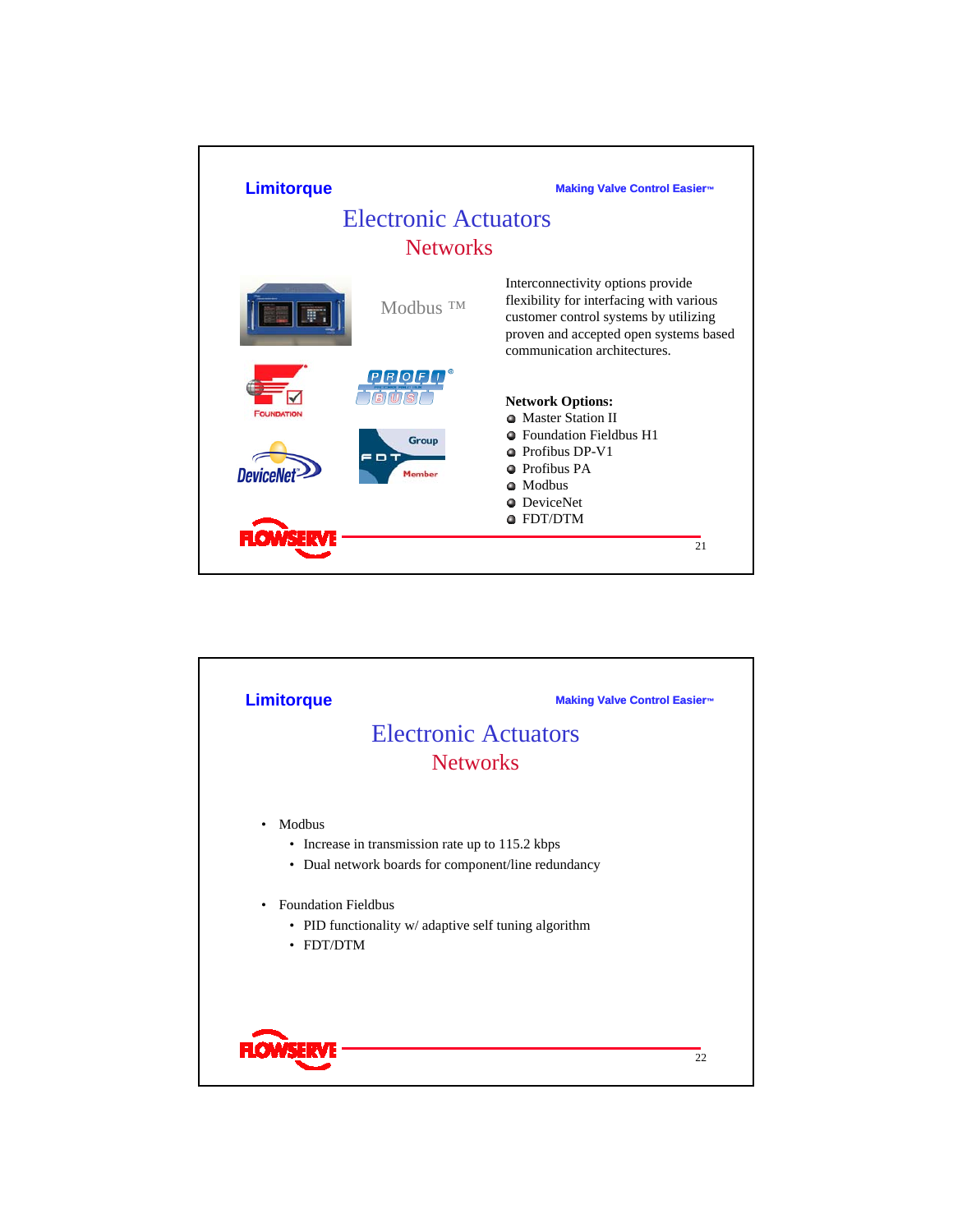

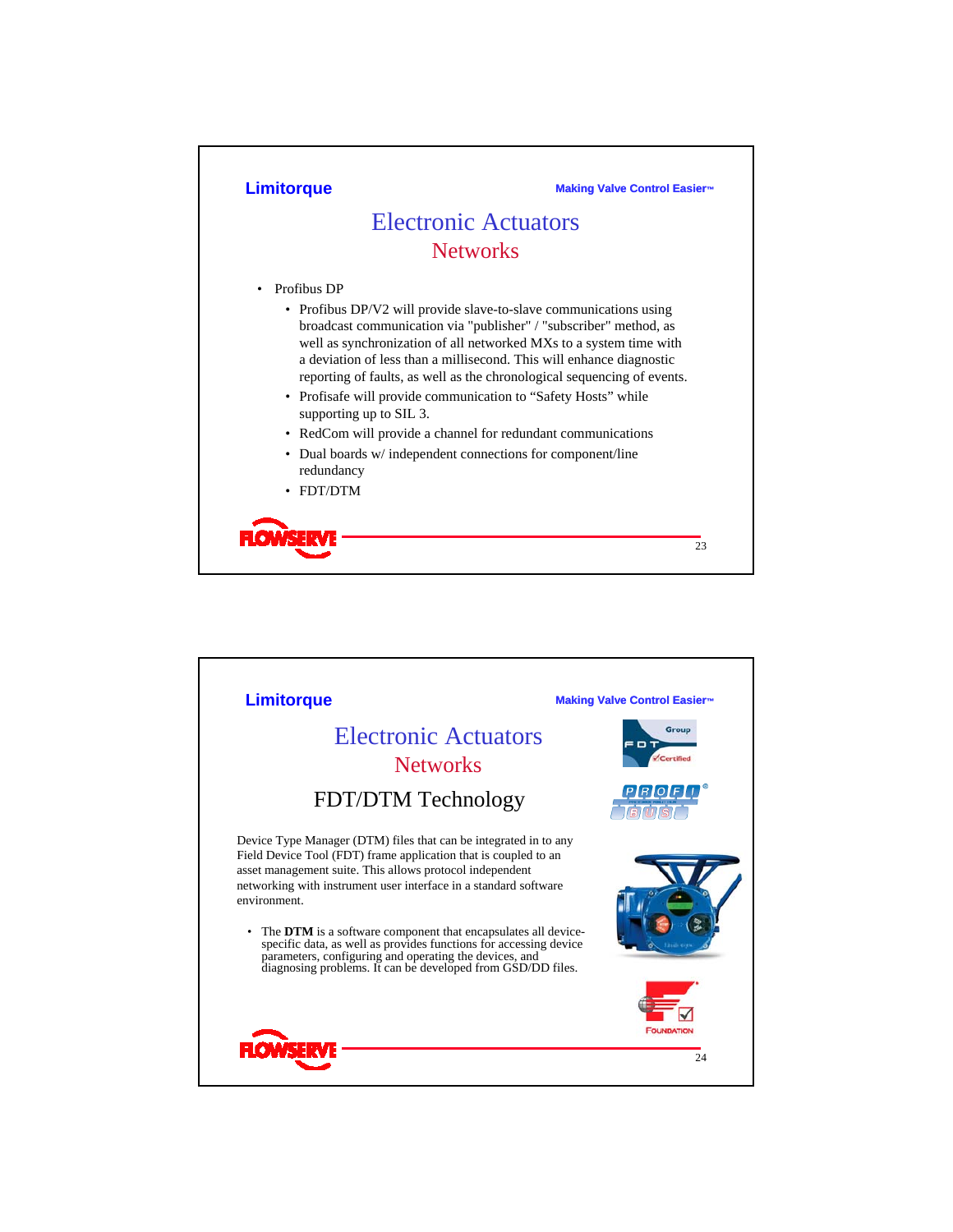

| <b>Limitorque</b><br><b>Making Valve Control Easier™</b><br>Electric & Electronic Actuators - Coker User Installations (partial listing) |                       |  |  |
|------------------------------------------------------------------------------------------------------------------------------------------|-----------------------|--|--|
| Company                                                                                                                                  | <b>Actuator Brand</b> |  |  |
| Motiva                                                                                                                                   | SMB - NCU             |  |  |
| Sonoco Phillip                                                                                                                           | <b>MX</b>             |  |  |
| Shell                                                                                                                                    | <b>L120 BIC</b>       |  |  |
| Chevron                                                                                                                                  | SMB - NCU             |  |  |
| Exxon                                                                                                                                    | <b>L120 BIC</b>       |  |  |
| Lyondell - Citgo                                                                                                                         | <b>L120 BIC</b>       |  |  |
| Chevron                                                                                                                                  | L120/MX               |  |  |
| Pemex - Mexico                                                                                                                           | <b>MX</b>             |  |  |
| Lyondell                                                                                                                                 | <b>L120 BIC</b>       |  |  |
| Valero                                                                                                                                   | <b>L120 BIC</b>       |  |  |
| <b>CVR Energy</b>                                                                                                                        | SMB / L120            |  |  |
| Conoco Phillips                                                                                                                          | <b>L120 BIC</b>       |  |  |
| Petrobras - Brazil                                                                                                                       | L120 / MX w/ DDC      |  |  |
| ENAP - Chile                                                                                                                             | <b>MX</b>             |  |  |
| Motiva                                                                                                                                   | <b>L120 BIC</b>       |  |  |
| Valero                                                                                                                                   | <b>L120 BIC</b>       |  |  |
| <b>NCRA</b>                                                                                                                              | SMB / L120            |  |  |
| BP / Amoco                                                                                                                               | <b>L120 BIC</b>       |  |  |
| Pemex - Mexico                                                                                                                           | <b>L120 BIC</b>       |  |  |
| Hovensa,                                                                                                                                 | <b>L120/UEC</b>       |  |  |